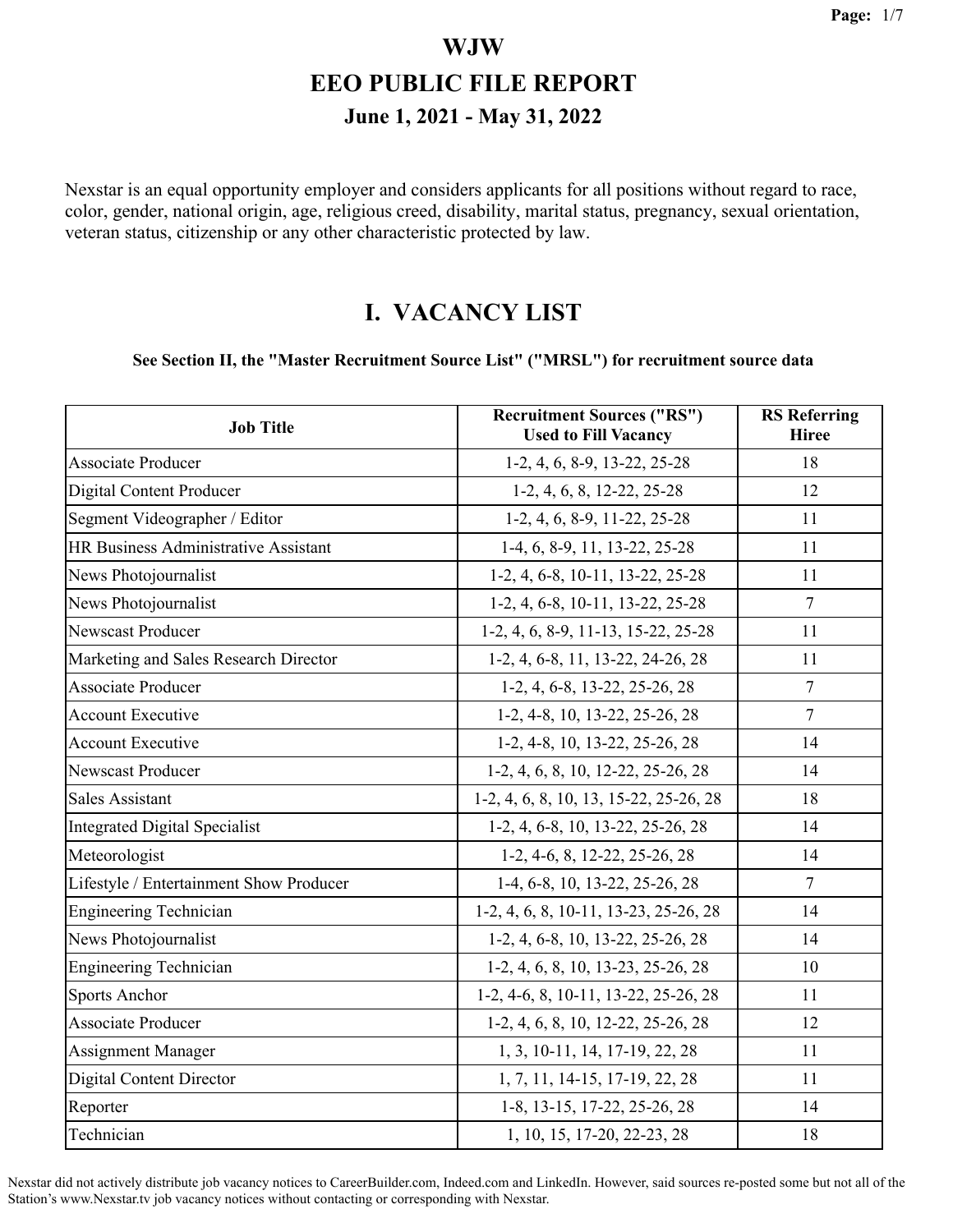Nexstar is an equal opportunity employer and considers applicants for all positions without regard to race, color, gender, national origin, age, religious creed, disability, marital status, pregnancy, sexual orientation, veteran status, citizenship or any other characteristic protected by law.

#### **I. VACANCY LIST**

#### **See Section II, the "Master Recruitment Source List" ("MRSL") for recruitment source data**

| <b>Job Title</b>            | <b>Recruitment Sources ("RS")</b><br><b>Used to Fill Vacancy</b> | <b>RS</b> Referring<br><b>Hiree</b> |
|-----------------------------|------------------------------------------------------------------|-------------------------------------|
| Technician                  | 1, 7, 10, 17-19, 22-23, 28                                       | 10                                  |
| <b>Production Assistant</b> | 1-2, 4, 6, 8, 10, 13-15, 17-22, 25-26, 28                        | 14                                  |
| Photographer (NE)           | 1-2, 4, 6-8, 13, 15, 17-22, 25-26, 28                            | 7                                   |
| Meteorologist               | 1-2, 4-8, 12-15, 17-22, 25-26, 28                                | 12                                  |
| Meteorologist               | 1-2, 4-8, 11-15, 17-22, 25-26, 28                                | 11                                  |
| Meteorologist               | 1-2, 4-8, 11-15, 17-22, 25-26, 28                                | 12                                  |
| <b>Newscast Producer</b>    | 1-2, 4, 6-8, 11-15, 17-22, 25-26, 28                             | 11                                  |
| Reporter                    | 1-2, 4-6, 8, 10-11, 13-15, 17-22, 25-26,<br>28                   | 11                                  |
| <b>Production Assistant</b> | 1-2, 4, 6-8, 10, 13-15, 17-22, 25-26, 28                         | 10                                  |
| <b>Production Assistant</b> | 1-2, 4, 6-8, 10, 13-15, 17-22, 25-26, 28                         | 18                                  |
| <b>Account Executive</b>    | 1-2, 4, 6-8, 10, 12-15, 17-22, 25-26, 28                         | 12                                  |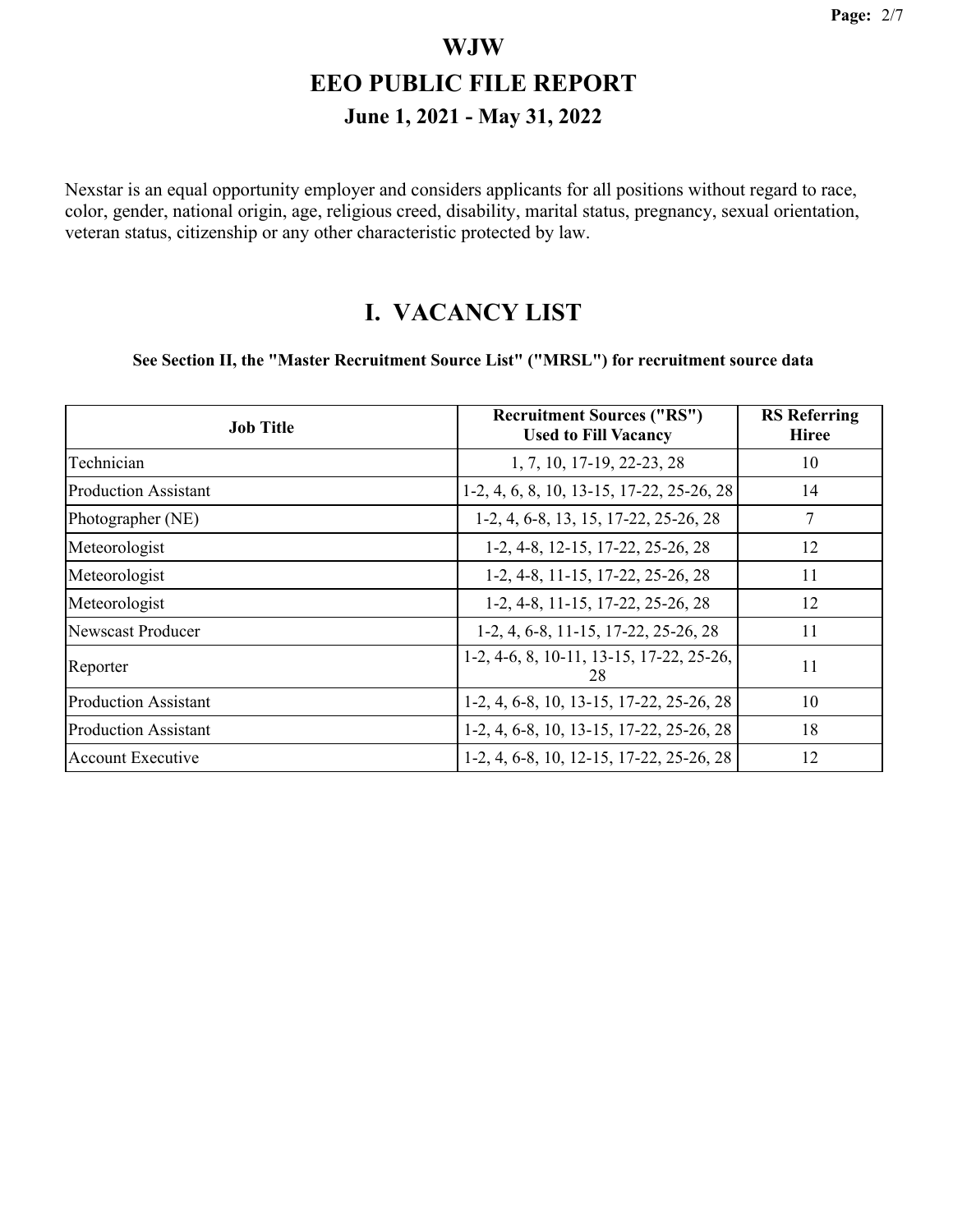# **II. MASTER RECRUITMENT SOURCE LIST ("MRSL")**

| <b>RS</b><br><b>Number</b> | <b>RS</b> Information                                                                                                                                                                    | <b>Source Entitled</b><br>to Vacancy<br><b>Notification?</b><br>(Yes/No) | <b>No. of Interviewees</b><br><b>Referred by RS</b><br>Over<br><b>Reporting Period</b> |
|----------------------------|------------------------------------------------------------------------------------------------------------------------------------------------------------------------------------------|--------------------------------------------------------------------------|----------------------------------------------------------------------------------------|
| $\mathbf{1}$               | Ashland University<br>401 College Avenue<br>Ashland, Ohio 44805<br>Phone: 419 289-4142<br>Url: http://www.myinterfase.com/asjland/employer<br>Email: khagans@ashland.edu<br>Karen Hagans | N                                                                        | $\boldsymbol{0}$                                                                       |
| $\overline{2}$             | Bowling Green State University<br>225 Bowen-Thompson Student Union<br>Bowling Green, Ohio 43403<br>Url: bgsu.edu<br>Beth miller<br><b>Manual Posting</b>                                 | N                                                                        | $\boldsymbol{0}$                                                                       |
| 3                          | CareerBuilder.com                                                                                                                                                                        | $\mathbf N$                                                              | 4                                                                                      |
| 4                          | <b>Cleveland State University</b><br>2121 Euclid Ave RW280<br>Cleveland, Ohio<br>Phone: 888 CSU-Ohio<br><b>Career Services</b><br><b>Manual Posting</b>                                  | N                                                                        | $\boldsymbol{0}$                                                                       |
| 5                          | <b>Collective Talent</b><br>1721 Richardson Place<br>Tampa, Florida 33606<br>Phone: 8132549695<br>Url: www.collectivetalent.com<br>Email: bille@michaelsmedia.com<br>Michael Bille       | Y                                                                        | $\boldsymbol{0}$                                                                       |
| 6                          | Cuyahoga Community College<br>700 Carnegie Avenue<br>cleveland, Ohio 44115<br>Url: https://www.tri-c.edu/<br>Claudia Motiu<br><b>Manual Posting</b>                                      | ${\bf N}$                                                                | $\boldsymbol{0}$                                                                       |
| $\overline{7}$             | Employee Referral                                                                                                                                                                        | ${\bf N}$                                                                | 22                                                                                     |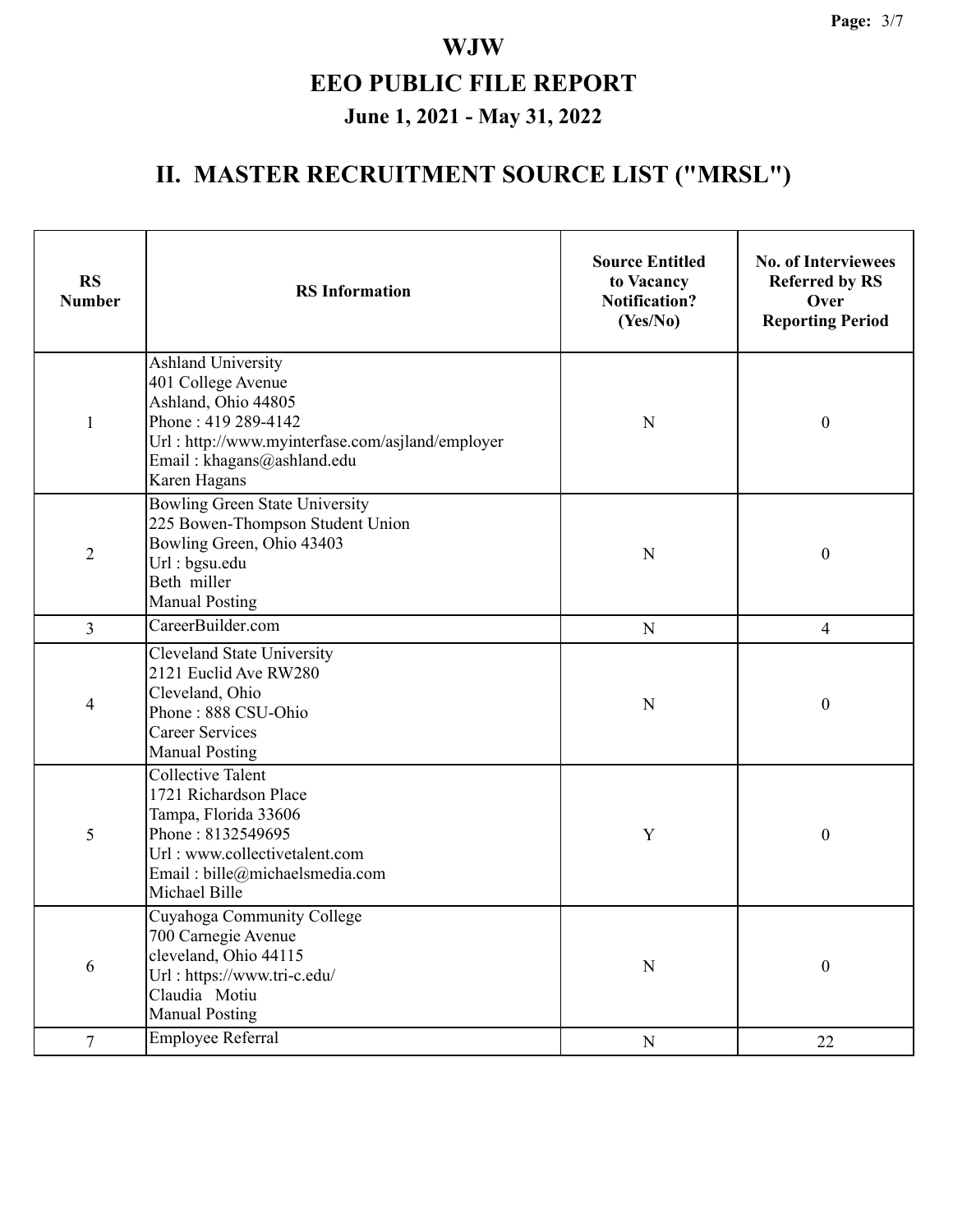# **II. MASTER RECRUITMENT SOURCE LIST ("MRSL")**

| <b>RS</b><br><b>Number</b> | <b>RS</b> Information                                                                                                                                                        | <b>Source Entitled</b><br>to Vacancy<br><b>Notification?</b><br>(Yes/No) | <b>No. of Interviewees</b><br><b>Referred by RS</b><br>Over<br><b>Reporting Period</b> |  |
|----------------------------|------------------------------------------------------------------------------------------------------------------------------------------------------------------------------|--------------------------------------------------------------------------|----------------------------------------------------------------------------------------|--|
| 8                          | Handshake<br>225 Bush St 12th floor<br>San Francisco, California 94104<br>Phone: na<br>Url: https://app.joinhandshake.com/<br><b>Online Posting</b><br><b>Manual Posting</b> | N                                                                        | $\boldsymbol{0}$                                                                       |  |
| 9                          | Indeed<br>7501 N. Capital of Texas Hwy Bldg B<br>Austin, , Texas 78731<br>Phone: 203-564-2418<br>Url: http://www.indeed.com<br><b>Online Posting</b>                         | N                                                                        | 6                                                                                      |  |
| 10                         | Indeed.com                                                                                                                                                                   | ${\bf N}$                                                                | 35                                                                                     |  |
| 11                         | <b>Internal Promotion</b>                                                                                                                                                    | $\mathbf N$                                                              | 13                                                                                     |  |
| 12                         | <b>Intracompany Transfer</b>                                                                                                                                                 | ${\bf N}$                                                                | 12                                                                                     |  |
| 13                         | Kent State University<br>800 E. Summit St.<br>Kent, Ohio 44242<br>Url: https://www.kent.edu/<br>Robin Pijor<br><b>Manual Posting</b>                                         | N                                                                        | $\boldsymbol{0}$                                                                       |  |
| 14                         | Linked In                                                                                                                                                                    | N                                                                        | 37                                                                                     |  |
| 15                         | Lorain County Community College<br>1005 N. Abbe Road<br>Elyria, Ohio 44035<br>Phone: 800 995-LCCC<br><b>Career Services</b><br><b>Manual Posting</b>                         | N                                                                        | $\boldsymbol{0}$                                                                       |  |
| 16                         | National Association of Black College Broadcasters<br>PO Box 3191<br>Atlanta, Georgia 30326<br>Phone: 404-523-6136<br>Email: lojelks@aol.com<br>Lo Jelks                     | N                                                                        | $\boldsymbol{0}$                                                                       |  |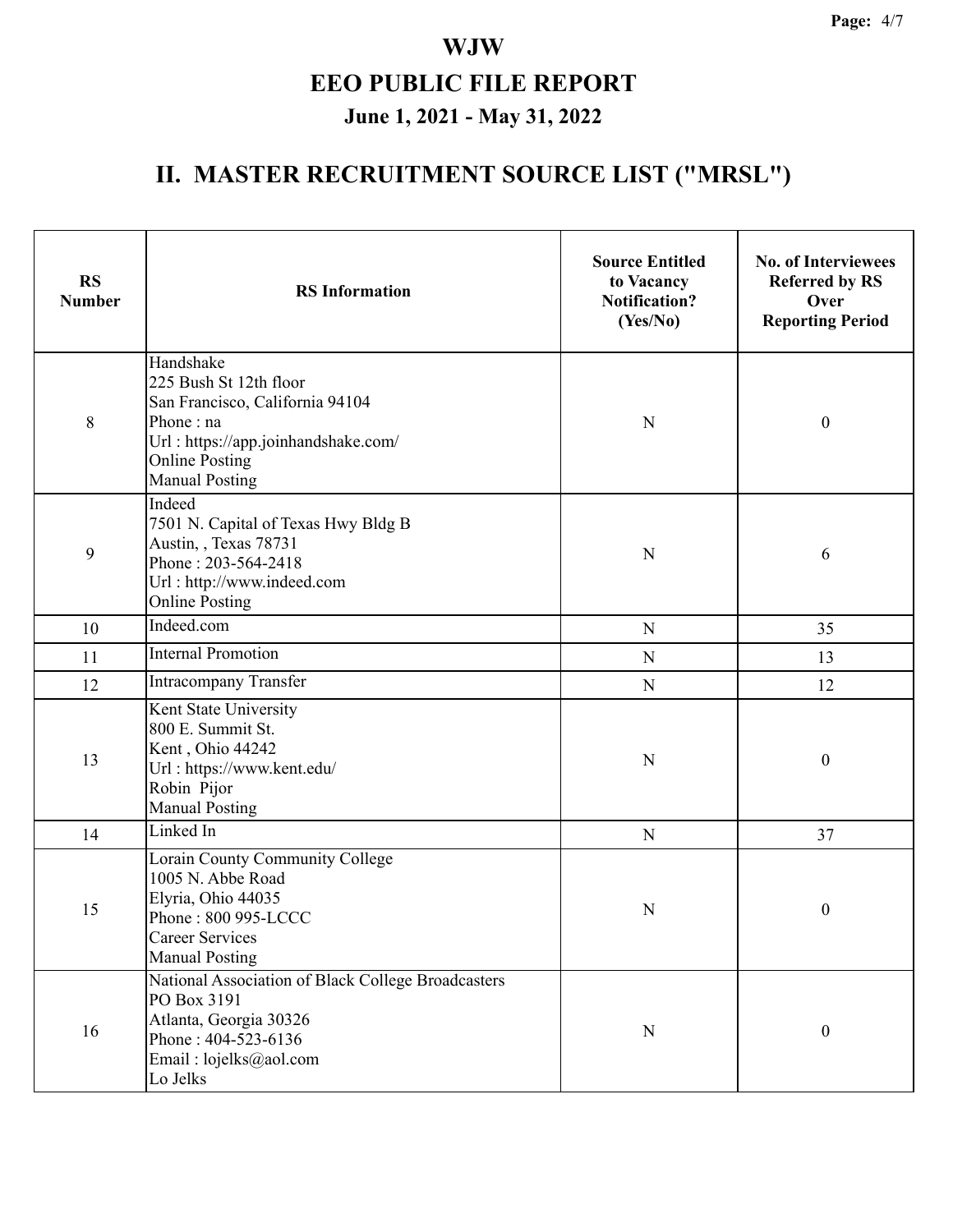# **II. MASTER RECRUITMENT SOURCE LIST ("MRSL")**

| <b>RS</b><br><b>Number</b> | <b>RS</b> Information                                                                                                                                                                                 | <b>Source Entitled</b><br>to Vacancy<br><b>Notification?</b><br>(Yes/No) | <b>No. of Interviewees</b><br><b>Referred by RS</b><br>Over<br><b>Reporting Period</b> |
|----------------------------|-------------------------------------------------------------------------------------------------------------------------------------------------------------------------------------------------------|--------------------------------------------------------------------------|----------------------------------------------------------------------------------------|
| 17                         | National Hispanic Media Coalition<br>55 S. Grand Ave<br>Pasadena, California 91105<br>Phone: 626 792-6462<br>Email: info@nhmc.org<br><b>Career Services</b>                                           | N                                                                        | $\boldsymbol{0}$                                                                       |
| 18                         | Nexstar Media Group, Inc.<br>545 E. John Carpenter Freeway Suite 700<br>Irving, Texas 75062<br>Phone: 972-764-6715<br>Terri Bush<br><b>Manual Posting</b>                                             | N                                                                        | 27                                                                                     |
| 19                         | Ohio Association of Broadcasters<br>17 S High Street Suite 1010<br>Columbus, Ohio 43215<br>Phone: 614 228-4052<br>Email: mwest@oab.org<br>Mariah West                                                 | ${\bf N}$                                                                | $\boldsymbol{0}$                                                                       |
| 20                         | Ohio Means Jobs Cleveland-Cuyahoga<br>1020 Bolivar Road<br>Cleveland, Ohio 44115<br>Phone: 216-898-8363<br>Tom Hasson<br><b>Manual Posting</b>                                                        | Y                                                                        | $\boldsymbol{0}$                                                                       |
| 21                         | Ohio University<br>1 Ohio University<br>Athens, Ohio 45701<br>Url: https://www.ohio.edu/<br>Katie Hankins<br><b>Manual Posting</b>                                                                    | N                                                                        | 0                                                                                      |
| 22                         | Ohio/Illinois Centers for Broadcasting<br>9885 Rockside Road Suite 160<br>Valley View, Ohio 44125<br>Phone: 216 447-9117<br>Url: http://www.beonair.com<br>Email: hcrable@beonair.com<br>Houda Crable | Y                                                                        | $\boldsymbol{0}$                                                                       |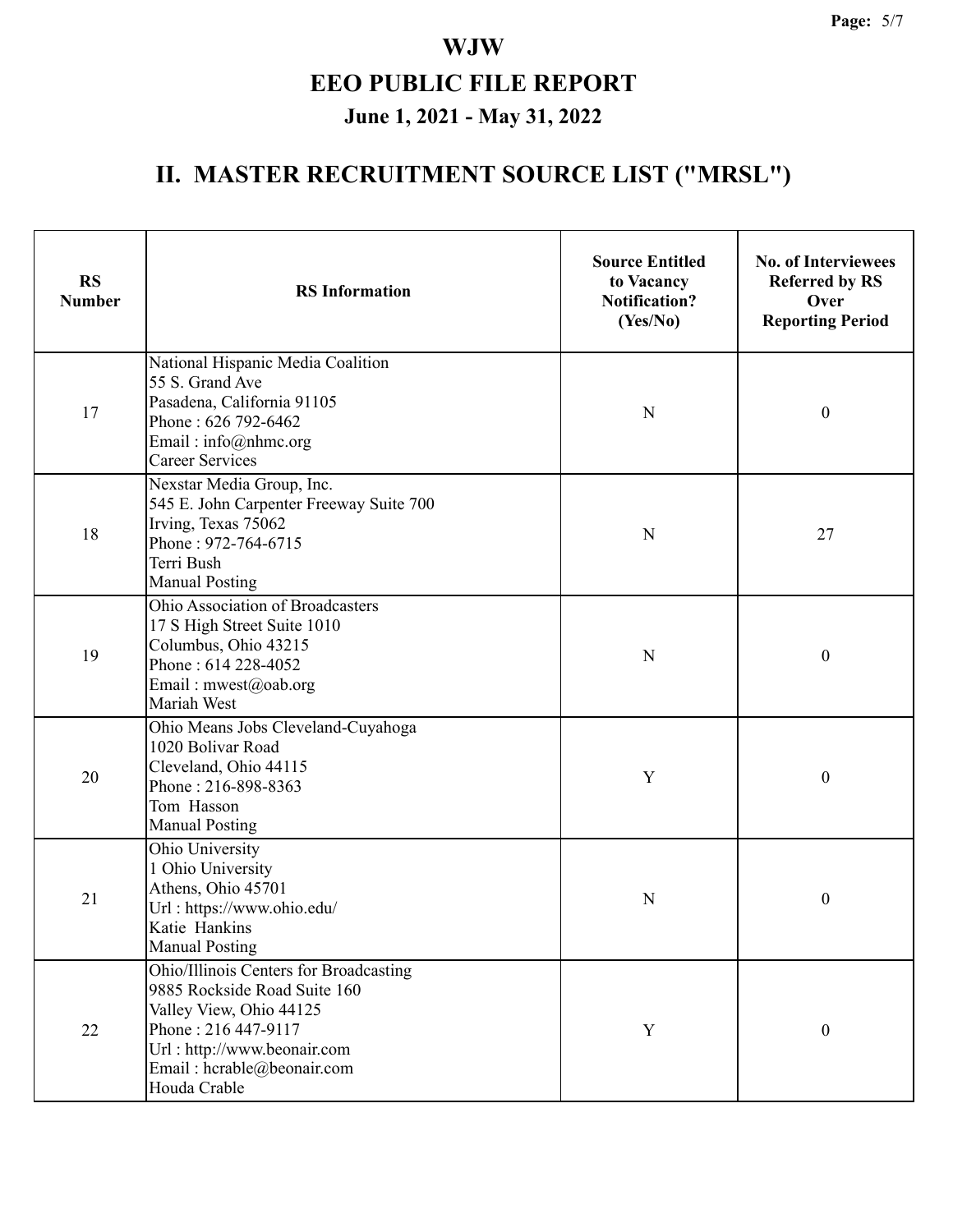#### **II. MASTER RECRUITMENT SOURCE LIST ("MRSL")**

| <b>RS</b><br><b>Number</b> | <b>RS</b> Information                                                                                                                                                                                                                                   | <b>Source Entitled</b><br>to Vacancy<br><b>Notification?</b><br>(Yes/No) | <b>No. of Interviewees</b><br><b>Referred by RS</b><br>Over<br><b>Reporting Period</b> |  |
|----------------------------|---------------------------------------------------------------------------------------------------------------------------------------------------------------------------------------------------------------------------------------------------------|--------------------------------------------------------------------------|----------------------------------------------------------------------------------------|--|
| 23                         | SBE Chapter 70 (Society of Broadcast Engineers)<br>47 N. Pershing Ave<br>Akron, Ohio 44313<br>Phone: 330-671-6208<br>Url: www.sbe70.org<br>Email: blake@uakron.edu<br><b>Blake Thompson</b>                                                             | N                                                                        | $\boldsymbol{0}$                                                                       |  |
| 24                         | <b>Spots N Dots</b><br>1635 Old highway 41NW Suite 112-338<br>Kennesaw, Georgia 30152<br>Phone: 888-884-2630 x 701<br>Url: http://www.spotsndots.com/<br>Kevin Owens<br><b>Manual Posting</b>                                                           | N                                                                        | $\boldsymbol{0}$                                                                       |  |
| 25                         | The Ohio State University<br>281 West Lane Avenue<br>Columbus, Ohio 43210<br>Phone: 614-292-9190<br>Url: https://www.osu.edu<br>Nancy Thompson<br><b>Manual Posting</b>                                                                                 | $\mathbf N$                                                              | $\boldsymbol{0}$                                                                       |  |
| 26                         | tvjobs.com<br>P.O. Box 4116<br>Oceanside, California<br>Online Posting<br><b>Manual Posting</b>                                                                                                                                                         | N                                                                        | $\boldsymbol{0}$                                                                       |  |
| 27                         | <b>UNIDOS US</b><br>Raul Yzaguirre Building 1126 16th Street NW<br>Washington, District of Columbia 20036<br>Phone: 202 785-1670<br>Email: comments@nclr.org<br><b>Career Services</b>                                                                  | N                                                                        | $\boldsymbol{0}$                                                                       |  |
| 28                         | www.mediagignow.com<br>300 South Riverside Plaza Suite 800<br>Chicago, Illinois 60606<br>Phone: 336-553-0620<br>Url: http://www.mediagignow.com<br>Email: customerservice@mediagignow.com<br>MediaGigNow.com<br>TOTAL INTERVIEWS OVER REPORTING PERIOD: | N                                                                        | $\boldsymbol{0}$                                                                       |  |
|                            | 156                                                                                                                                                                                                                                                     |                                                                          |                                                                                        |  |

NATAS-Lower Great Lakes Chapter (RS number 17) was deleted in June 2021.